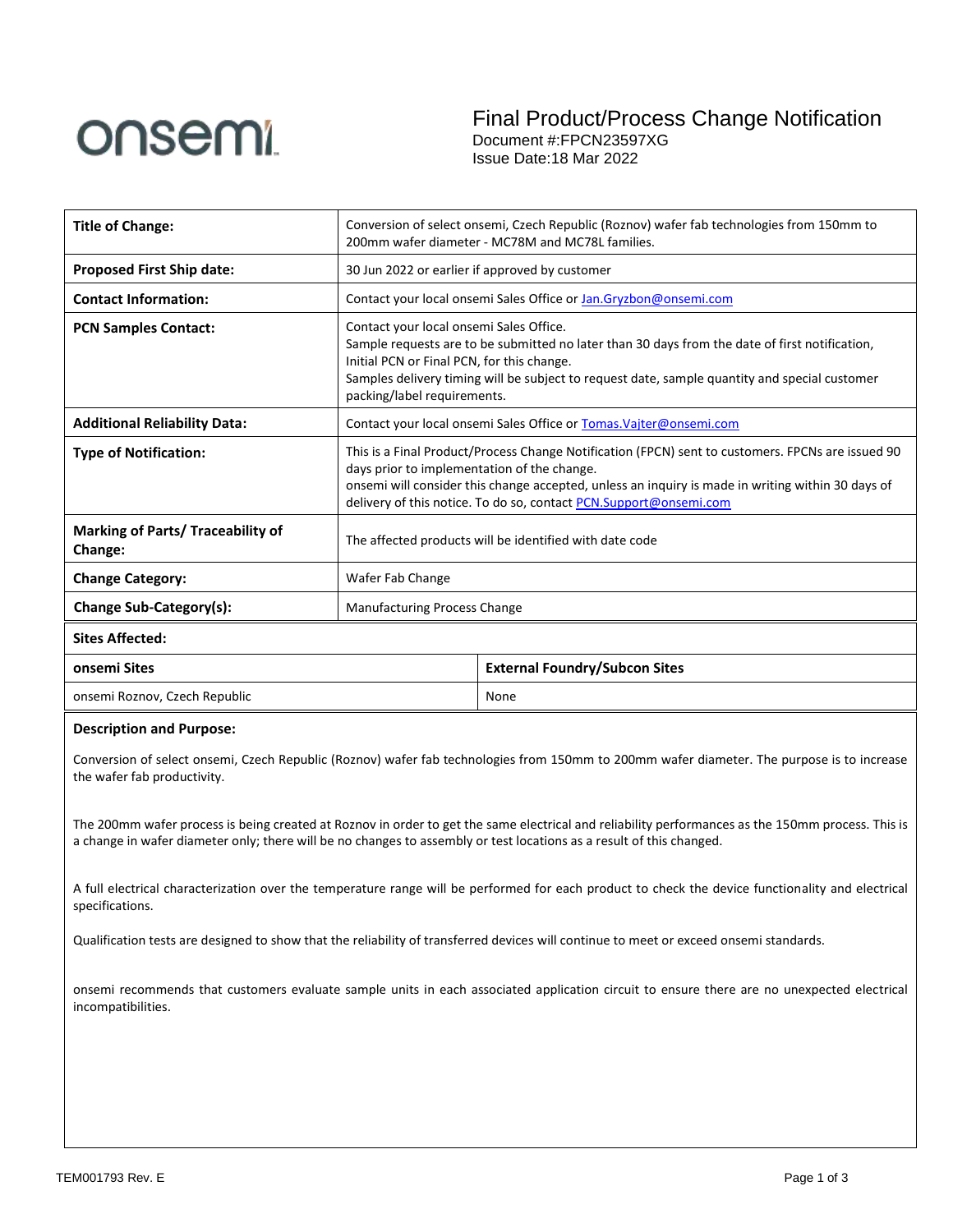

**Reliability Data Summary:**

## **QV DEVICE NAME: MC78M05BDTRKG RMS# S78980**

#### **PACKAGE: DPAK-3**

| <b>Test</b> | <b>Specification</b> | <b>Condition</b>                | <b>Interval</b>        | <b>Results</b> |
|-------------|----------------------|---------------------------------|------------------------|----------------|
| <b>HTOL</b> | JA108                | Ta= $125^{\circ}$ C, Test @ R   | 1008 hrs               | 0/240          |
| PC          | JA112<br>JA113       | SMD only, Test @ 0 & EP         |                        | 0/372          |
| <b>SAT</b>  |                      | Test pre- and post-PC           |                        | pass           |
| <b>ELFR</b> | JA018                | TA = 125°C for 48 hrs, Test @ R | 48hrs                  | 0/2400         |
| TC          | JA104                | Test $\omega$ R                 | 1000cyc                | 0/276          |
| <b>HAST</b> | JA110                | 130°C/85% RH, Test @ R          | 96hrs                  | 0/270          |
| <b>BS</b>   | AEC-Q100-001         | Cpk 1.67, 30 bonds from 5 units |                        | pass           |
| <b>BPS</b>  | M883<br>Method 2011  | 3gm Pull Force Min After TC     |                        | pass           |
| ESD HBM     | AEC-Q100-002         | $c = 0$ , Test @ R              | 2kV                    | 0/3            |
| ESD MM      | AEC-Q100-003         | $c = 0$ , Test @ R              | 200V                   | 0/3            |
| ESD CDM     | AEC-Q100-011         | $c = 0$ , Test @ R              | 1kV                    | 0/3            |
| ED          | ON Data Sheet        | Cpk > 1.67<br>Test $@$ R, H, C  | Cpk>1.67               | pass           |
| LU          | AEC-Q100-004         | Test @ EP; Test & Stress @ R    | LU+>100mA<br>LU->100mA | 0/6            |

# **Electrical Characteristics Summary:**

Electrical characteristics are not impacted. All Data Sheet specifications remain the same.

## **List of Affected Parts:**

*Note: Only the standard (off the shelf) part numbers are listed in the parts list. Any custom parts affected by this PCN are shown in the customer specific PCN addendum in the PCN email notification, or on the [PCN Customized Portal.](https://www.onsemi.com/PowerSolutions/pcn.do)*

| <b>Part Number</b> | <b>Qualification Vehicle</b> |
|--------------------|------------------------------|
| MC78L05ABDR2G      | MC78M05BDTRKG                |
| MC78L05ACDR2G      | MC78M05BDTRKG                |
| MC78L08ABDR2G      | MC78M05BDTRKG                |
| MC78L08ACDR2G      | MC78M05BDTRKG                |
| MC78L09ABDR2G      | MC78M05BDTRKG                |
| MC78L09ACDR2G      | MC78M05BDTRKG                |
| MC78L12ABDR2G      | MC78M05BDTRKG                |
| MC78L12ACDR2G      | MC78M05BDTRKG                |
| MC78L15ABDR2G      | MC78M05BDTRKG                |
| MC78M18CDTRKG      | MC78M05BDTRKG                |
| MC78M15CTG         | MC78M05BDTRKG                |
| MC78M15CDTRKG      | MC78M05BDTRKG                |